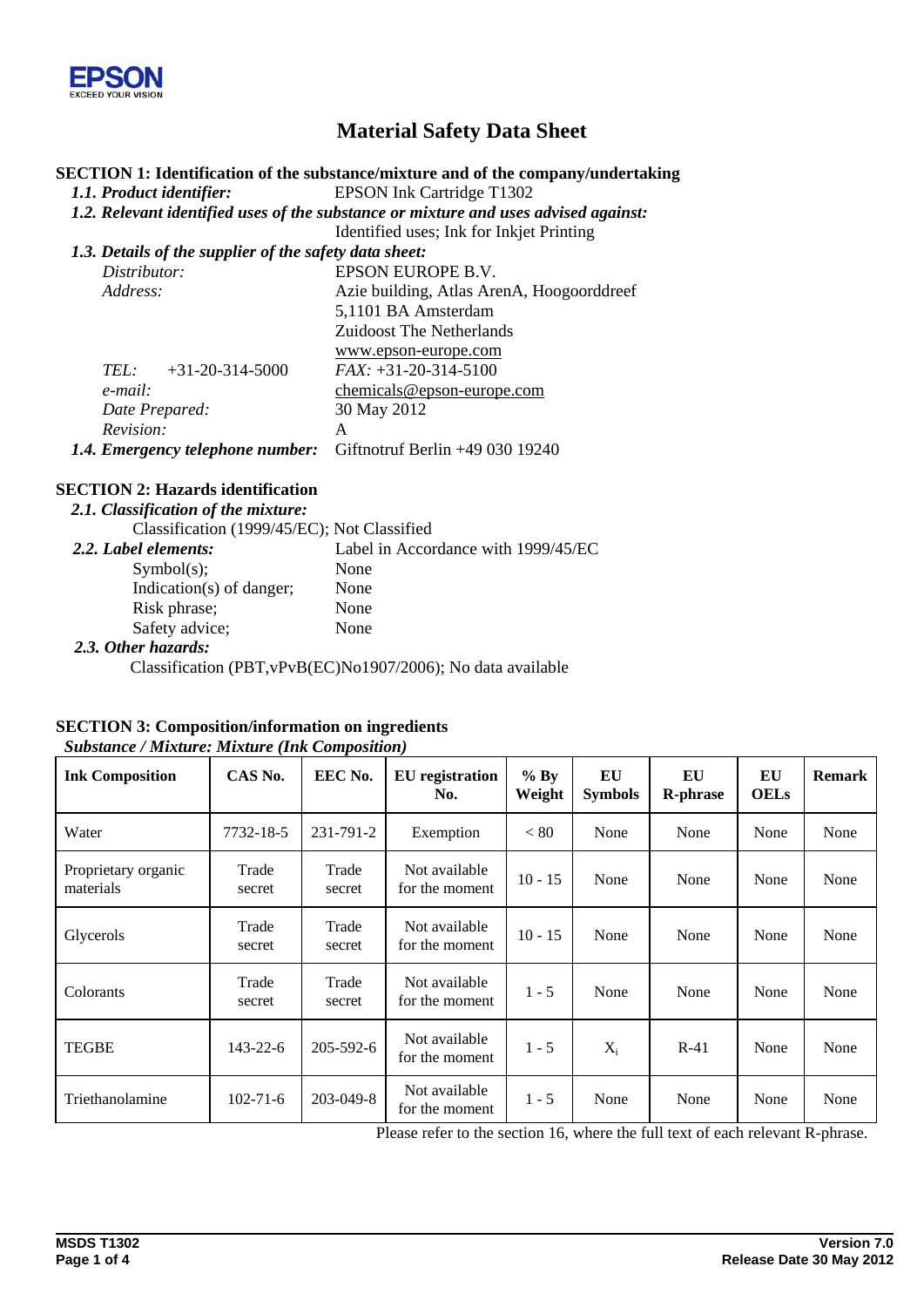

## **SECTION 4: First aid measures**

#### *4.1. Description of first aid measures*

- *4.1.1. Eyes :* Immediately flush with room temperature, low pressure and clean water for at least 15 minutes*.*  Seek medical attention if eye irritation continues.
- *4.1.2. Skin :* Wash surface areas with soap and water. Wash soiled clothing before wearing again. Consult a physician if irritation continues.
- *4.1.3. Inhalation :* Remove subject to ventilated fresh air. If not breathing, give artificial respiration right away. If breathing is difficult, give oxygen. Seek immediate medical attention.
- *4.1.4. Ingestion :* Seek medical advice; and attention if stomach continues to be upset.
- *4.2. Most important symptoms and effects, both acute and delayed:*
	- Skin:Ink contact with skin may cause irritation, swelling or redness.
- *4.3. Indication of any immediate medical attention and special treatment needed:* Not necessary

## **SECTION 5: Fire-fighting measures**

#### *5.1. Extinguishing Media*

- *5.1.1.Suitable extinguishing media:* Dry chemical , carbon dioxide or water.
	- *5.1.2.Unsuitable extinguishing media:* None
- *5.2. Special hazards arising from the substance or mixture:* None
- *5.3. Advice for firefighters:* No special fire fighting procedures are required other than breathing apparatus. No special explosion hazards are known.

## **SECTION 6: Accidental release measures**

#### *6.1. Personal precautions, protective equipment and emergency procedures*

- *6.1.1. For non-emergency personnel:* Eye or Skin protection required during clean-up.Use proper ventilation. *6.1.2. For emergency responders:* None
- *6.2. Environmental precautions:* Do not release to sewer, surface- or ground-water.

### *6.3. Methods and material for containment and cleaning up*

- *6.3.1. Advice on how to contain a spill:* Use sponges to wipe-up ink.
- *6.3.2. Advice how to clean-up a spill:* Rinse area with damp cloth.Place waste in closed container for disposal. Wash hands with soap and water.
- *6.3.3. Any other information:* Do not dispose of waste to the sewer.
- *6.4. Reference to other sections:* None

## **SECTION 7: Handling and storage**

#### *7.1. Precautions for safe handling*

*7.1.1. Recommendations:* Keep out of reach of children and do not drink ink. Do not dismantle cartridge. *7.1.2. Advice on general occupational hygiene:* 

- Avoid contact with eyes or clothing. In the case of skin contact, wash with soap and water.
- *7.2. Conditions for safe storage, including any incompatibilities:*

Do not store the cartridge in high or freezing temperatures. Keep cartridge out of direct sunlight. Do not store cartridges with oxidizing agents or explosives. Make sure cartridge is dry before insertion into printer housing.

*7.3. Specific end use(s):* Not specified

## **SECTION 8: Exposure controls/personal protection**

## *8.1. Control parameters:* Not established

- *8.2. Exposure Controls* 
	- *8.2.1. Appropriate engineering controls:* Proper ventilation, in prevention
	- *8.2.2. Individual protection measures, such as personal protective equipment*

## *8.2.2.1. Use of personal protective equipment:*

Not required under suitable use as setting the cartridge on the printer.

## *8.2.2.2. Detailed specification on equipment to provide adequate and suitable protection*

*(a) eye/face protection:* Not required under suitable use as setting the cartridge on the printer. *(b) skin protection: hand protection & others:* 

Not required under suitable use as setting the cartridge on the printer. *(c) respiratory protection:* Not required under suitable use as setting the cartridge on the printer.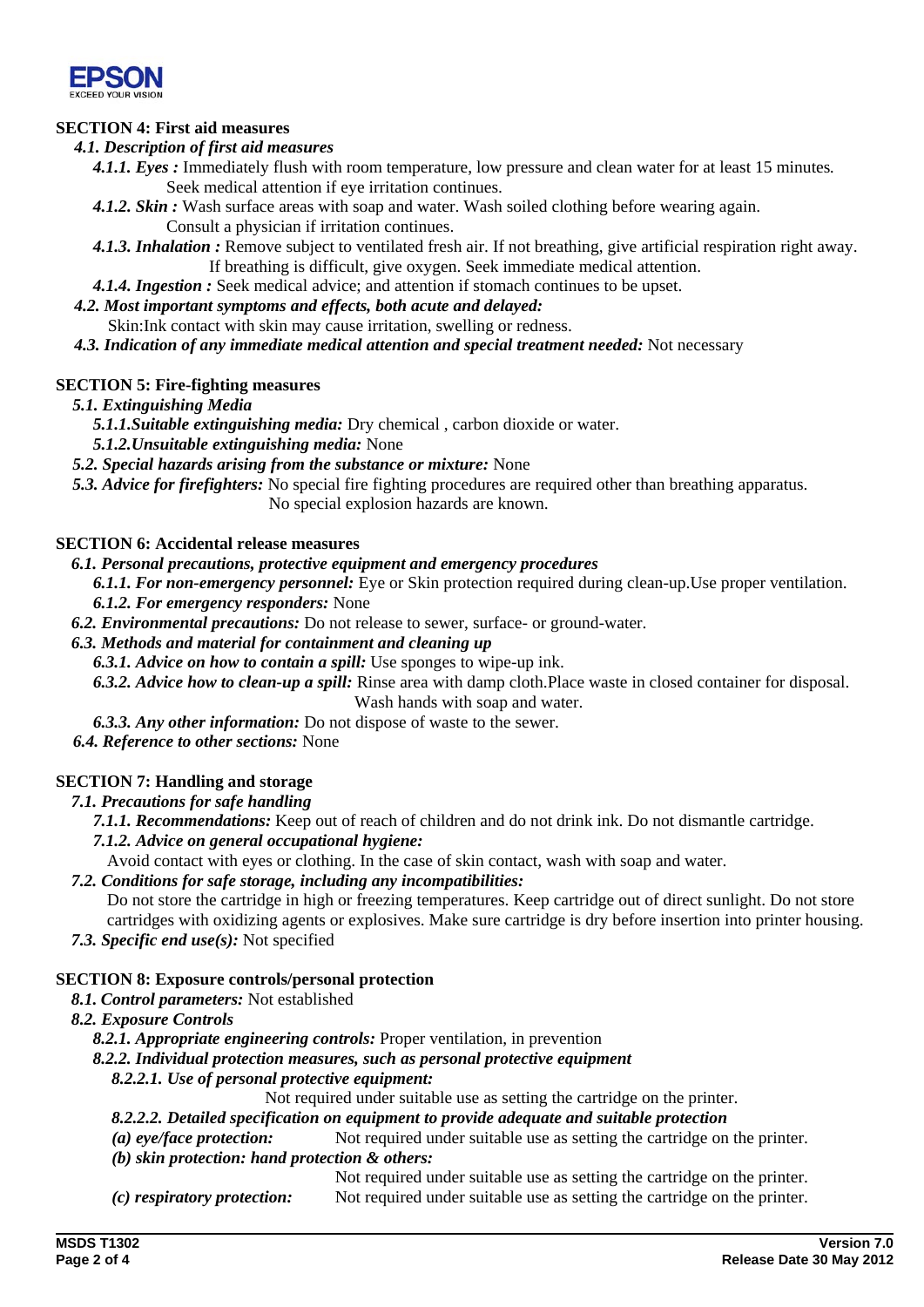

*(d) thermal hazards:* Not required under suitable use as setting the cartridge on the printer. *8.2.3. Environmental exposure controls:* Not established

## **SECTION 9: Physical and chemical properties**

| 9.1. Information on basic physical and chemical properties:     |                                                   |
|-----------------------------------------------------------------|---------------------------------------------------|
| Appearance:                                                     | Cyan Liquid                                       |
| Odour:                                                          | Slightly                                          |
| Odour threshold:                                                | No data available                                 |
| $pH$ :                                                          | about 9.5 at $20^{\circ}$ C                       |
| Melting point / freezing point:                                 | No data available                                 |
| Initial boiling point and boiling range:                        | No data available                                 |
| Flash point:                                                    | Not detected until 100°C (Closed cup, ASTM D3278) |
| <i>Evaporation rate:</i>                                        | No data available                                 |
| Flammability (solid, gas):                                      | Not applicable (liquid)                           |
| Upper/lower flammability or explosive limits: No data available |                                                   |
| Vapor pressure:                                                 | No data available                                 |
| Vapor density:                                                  | No data available                                 |
| Relative density:                                               | 1.070 at $20^{\circ}$ C                           |
| Solubility(ies):                                                | Complete                                          |
| Partition coefficient: n-octanol/water:                         | No data available                                 |
| Auto-ignition temperature:                                      | No data available                                 |
| Decomposition temperature:                                      | No data available                                 |
| Viscosity:                                                      | Less than 5 mPa $\cdot$ s at 20 $\rm ^{\circ}C$   |
| <i>Explosive properties:</i>                                    | None                                              |
| Oxidizing properties:                                           | None                                              |
| 9.2. Other information:                                         | None                                              |
|                                                                 |                                                   |

## **SECTION 10:Stability and reactivity**

## **SECTION 11: Toxicological information**

| 11.1. Information on toxicological effects:                                                                 |
|-------------------------------------------------------------------------------------------------------------|
| Not meet the criteria for classification according to EU Directive 1999/45/EC                               |
| <i>Eye:</i> Not meet the criteria for classification according to EU Directive 1999/45/EC                   |
| <i>Skin:</i> Not meet the criteria for classification according to EU Directive 1999/45/EC                  |
| Not meet the criteria for classification according to EU Directive 1999/45/EC                               |
| <i>Skin:</i> Not meet the criteria for classification according to EU Directive 1999/45/EC                  |
| Not meet the criteria for classification according to EU Directive 1999/45/EC                               |
| Not contain any substances listed in IRAC Monographs (1, 2A, 2B)                                            |
| Not meet the criteria for classification according to EU Directive 1999/45/EC                               |
| Negative                                                                                                    |
| Not meet the criteria for classification according to EU Directive 1999/45/EC<br>Toxicity for reproduction: |
|                                                                                                             |

### **SECTION 12:Ecological information**

| 12.1. Toxicity:                                        | No data available                                                                     |
|--------------------------------------------------------|---------------------------------------------------------------------------------------|
| 12.2. Persistence and degradability: No data available |                                                                                       |
| 12.3. Bioaccumulative potential: No data available     |                                                                                       |
| 12.4. Mobility in soil:                                | No data available                                                                     |
|                                                        | 12.5. Results of PBT and vPvB assessment: Has not carried out PBT and vPvB assessment |
| 12.6. Other adverse effects:                           | No data available                                                                     |
|                                                        |                                                                                       |